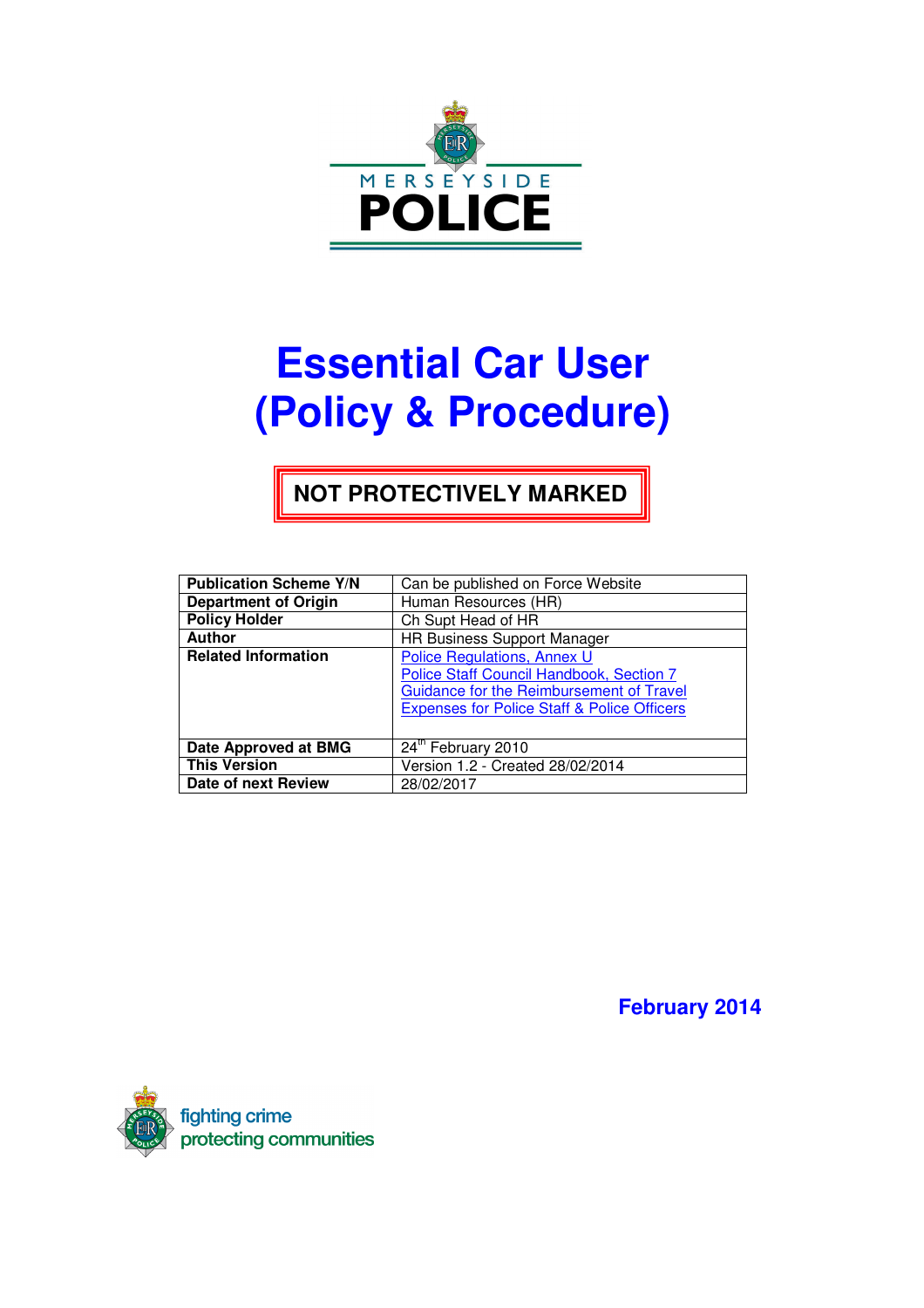## **Policy**

#### **Statement**

The Essential Car User Policy and Procedure details the Merseyside Police Force criteria for eligibility of an essential car user allowance to Police Officers and Police Staff and will be subject to regular review.

#### **Aims**

Merseyside Police aims to provide a consistent and effective approach to business travel and related expenditure and the re-imbursement of allowances for police officers and police staff in the performance of their duties.

#### **Objectives**

To detail the criteria and procedures to be followed in relation to travel and expenses for police officers and police staff designated as essential car users.

To explain Merseyside Police policy and procedure for the submission of claims for reimbursement of travel expenses for business journeys carried out in the performance of duty by police officers and police staff eligible to claim an essential car user allowance.

To provide a mechanism of regular review by Area Commanders and Departmental Heads to ensure that each individual essential car user allowance remains justifiable and appropriate.

#### **Application and Scope**

This policy applies to Merseyside police officers and police staff.

This policy does not extend to cover police officers and police staff members on secondment to organisations outside of Merseyside Police.

Separate arrangements apply to the claim of expenses and allowances for Special Constables and also for police officers / police staff attending residential and non-residential training.

As they are subject to separate conditions of service, separate arrangements will continue to apply to Chief Officers.

Status: V 1.2 1 Last Update: 28/02/2014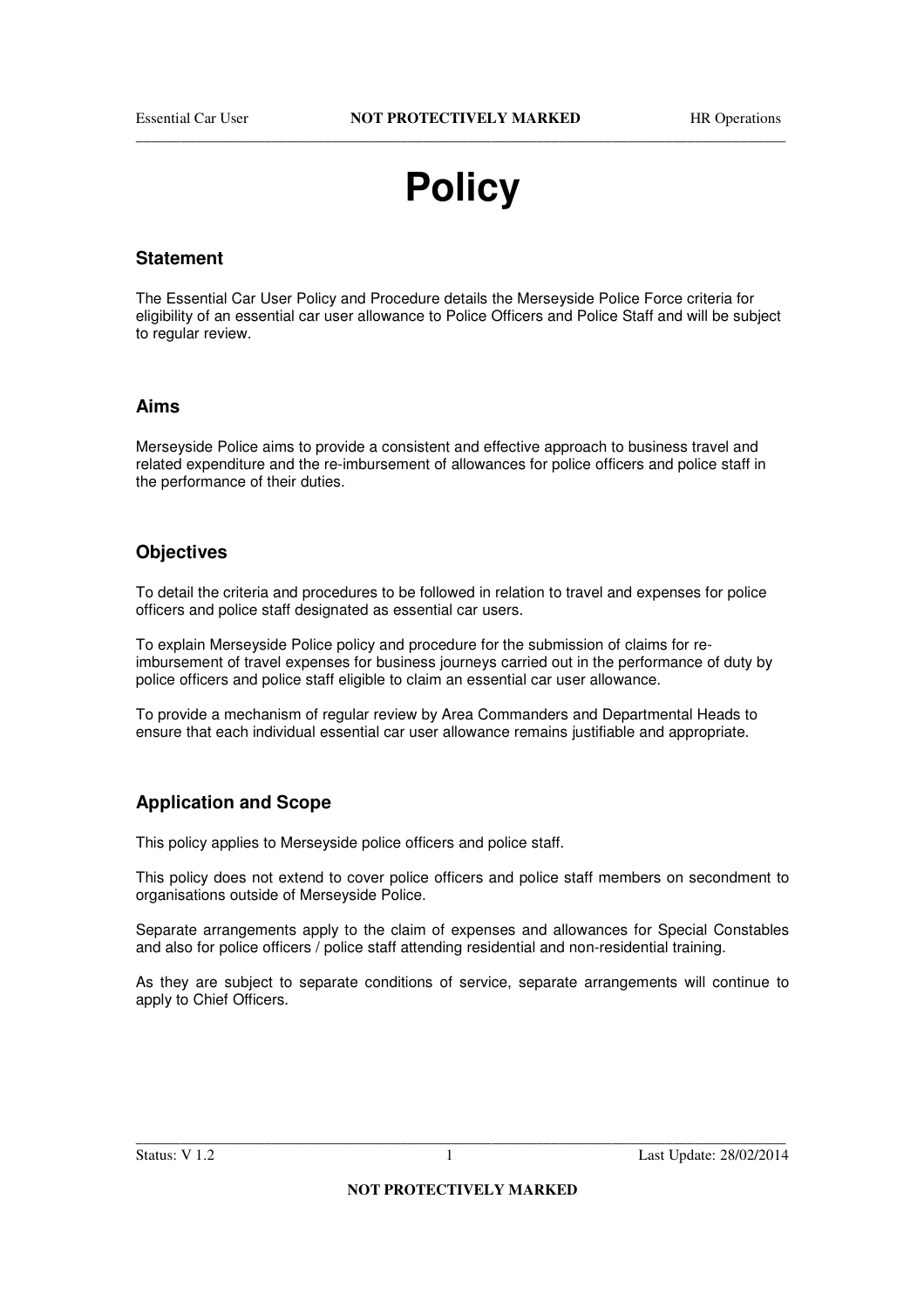#### **Outcome Evaluation**

Individuals will be personally responsible for the veracity and accuracy of claims submitted under this policy.

The Assistant Chief Constable Personnel, together with the Head of HR will have responsibility for monitoring the operation of this policy with the assistance of the Director of Resources as necessary.

Area Commanders / Heads of Departments will monitor and authorise all payments under this policy, and be responsible for local management and annual audit.

Assurance will be gained through the annual performance review process, audit and selfinspection checks carried out by line managers.

The Assistant Chief Constable Personnel will report the results of annual reviews to the Chief Officer Group.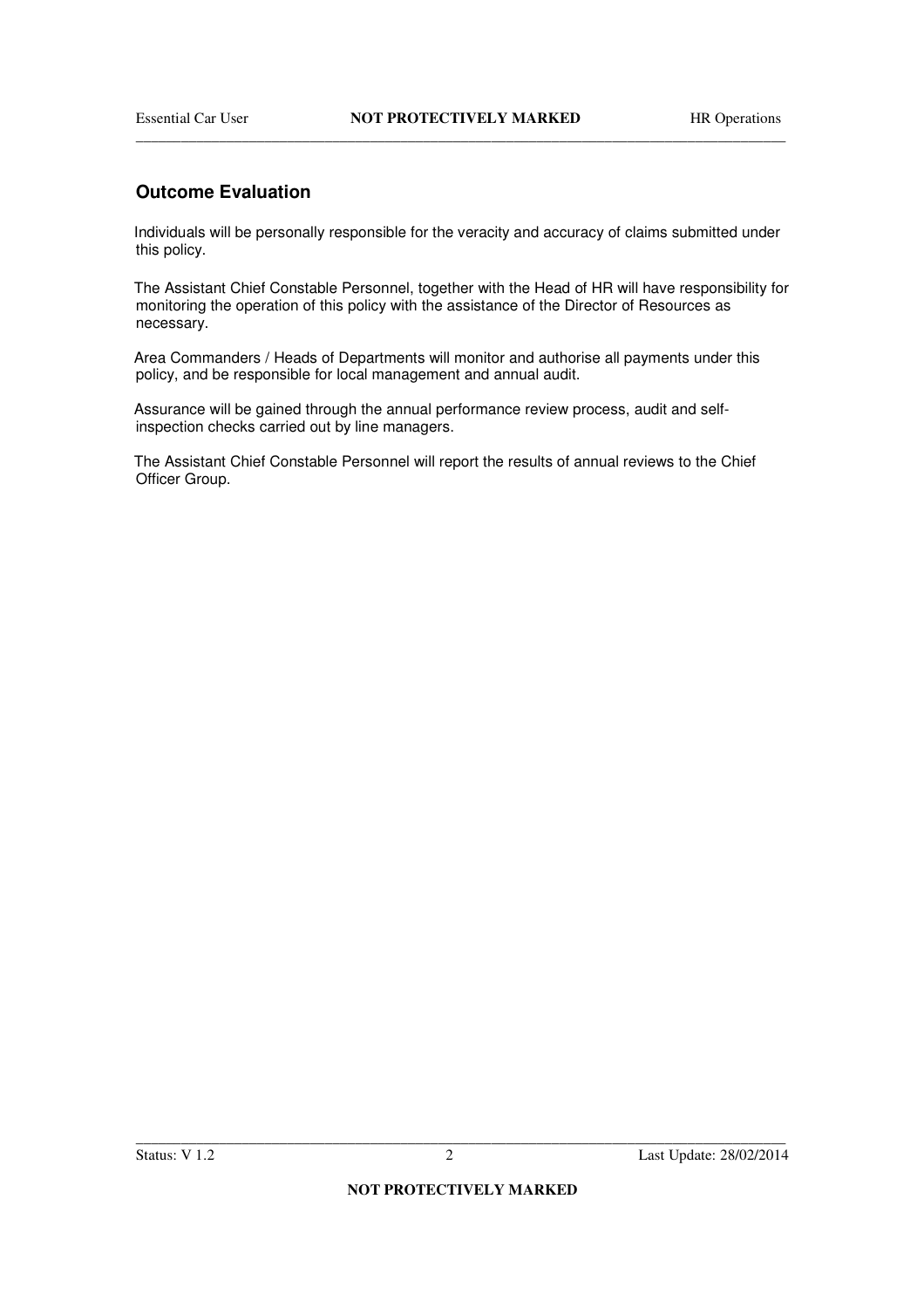## **Procedure**

## **Version History**

| 23/07/2013 | V 1.1 - Minor amendments made to reflect organisational change &<br>terminology. Main principles unchanged. |
|------------|-------------------------------------------------------------------------------------------------------------|
| 28/02/2014 | V1.2 – Minor amendments made to reflect changes to organisation.                                            |
|            |                                                                                                             |
|            |                                                                                                             |

#### **Contents**

**Principles and Eligibility Criteria** 

**Transitional Arrangements** 

**Administration** 

Monitoring and Evaluation

**NOT PROTECTIVELY MARKED**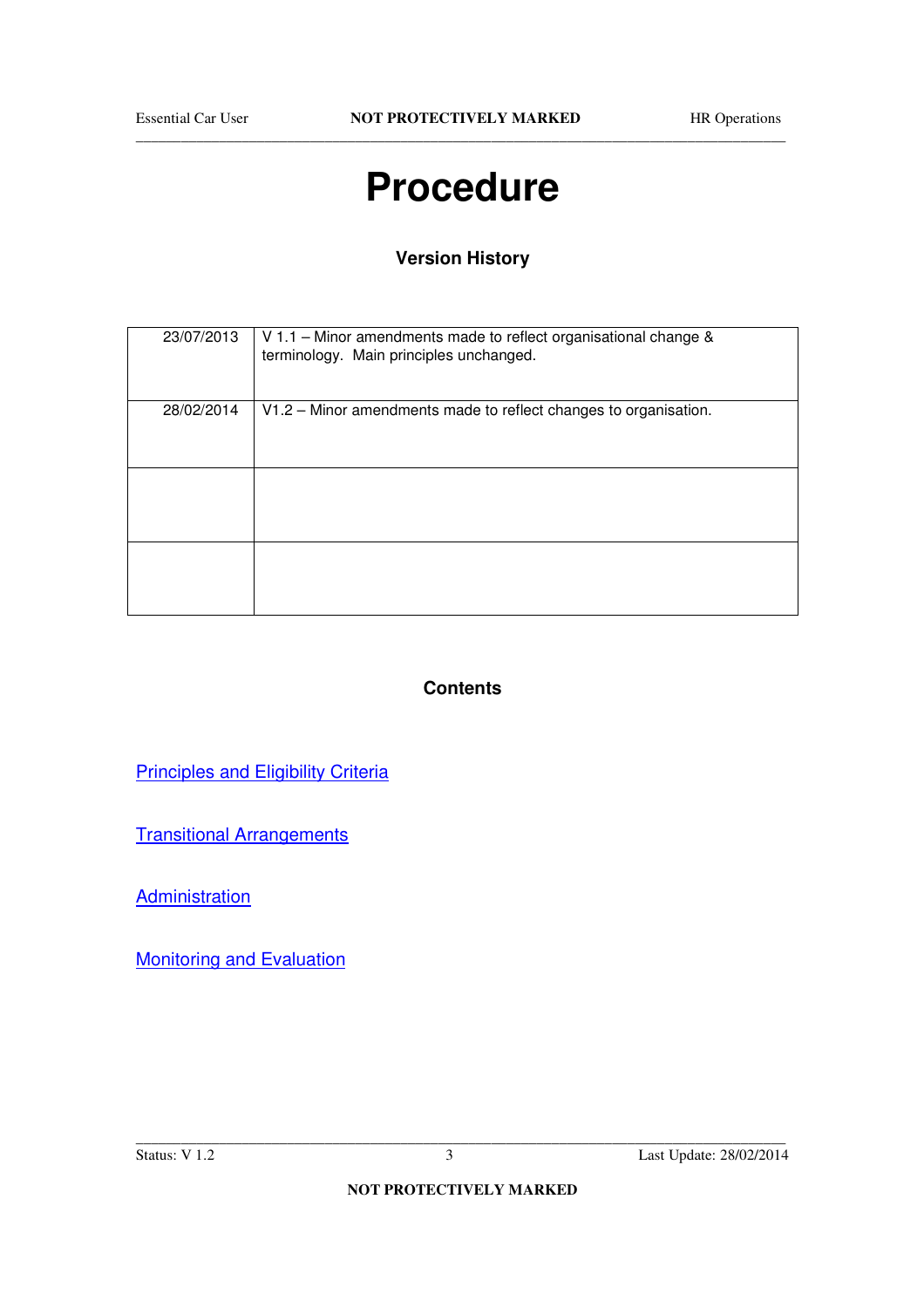## **1. Principles and Eligibility Criteria**

- 1.1 Eligibility for an essential car user allowance is not automatic for a specific post. It must be applied for on an individual basis and authorised by a BCU Commander or Head of Department. Employees who are not eligible for an essential car user allowance can apply for casual car user allowance in accordance with the Guide for the Reimbursement of Travel and Other Expenses. Any vehicle use for casual user must be authorised by a BCU Commander or Head of Department in exactly the same way that essential user is authorised.
- 1.2 To be considered eligible for an essential car user allowance, police officers and police staff must be able to demonstrate that they are able to qualify under the following criterion:
	- $\triangleright$  The number of miles covered in each financial year for undertaking the core responsibilities of the role must exceed 2,500 miles.

If the mileage criteria cannot be met BCU Commanders/Departmental Heads can consider the following criteria:

- $\triangleright$  Where there is frequent and urgent need for a vehicle in the course of duty commitments.
- $\triangleright$  Where the immediate attendance of the post holder is critical
- $\triangleright$  Where there is no alternative means of transport available.
- 1.3 Potentially, there may be individual posts, which cannot meet the above criteria. It is emphasised that these must be for exceptional cases. To cover this situation, application may be made for approval to ACC Personnel for:
	- $\triangleright$  Individuals' occupying a role of a specialist or sensitive nature determined by Chief Officers to warrant the award of essential car user status.

The decision of ACC Personnel will be final in such cases.

- 1.4 To ensure the consistent application of the policy across the Force, an annual central quality assurance panel will be convened to consider all claims for essential user allowance and confirm that they meet the Force guidelines. The panel will include membership by Federation, Superintendent's Association, trade unions and staff associations.
- 1.5 Data on the operation of the scheme will be retained by HR Operations, for purposes of reporting to Chief Officers.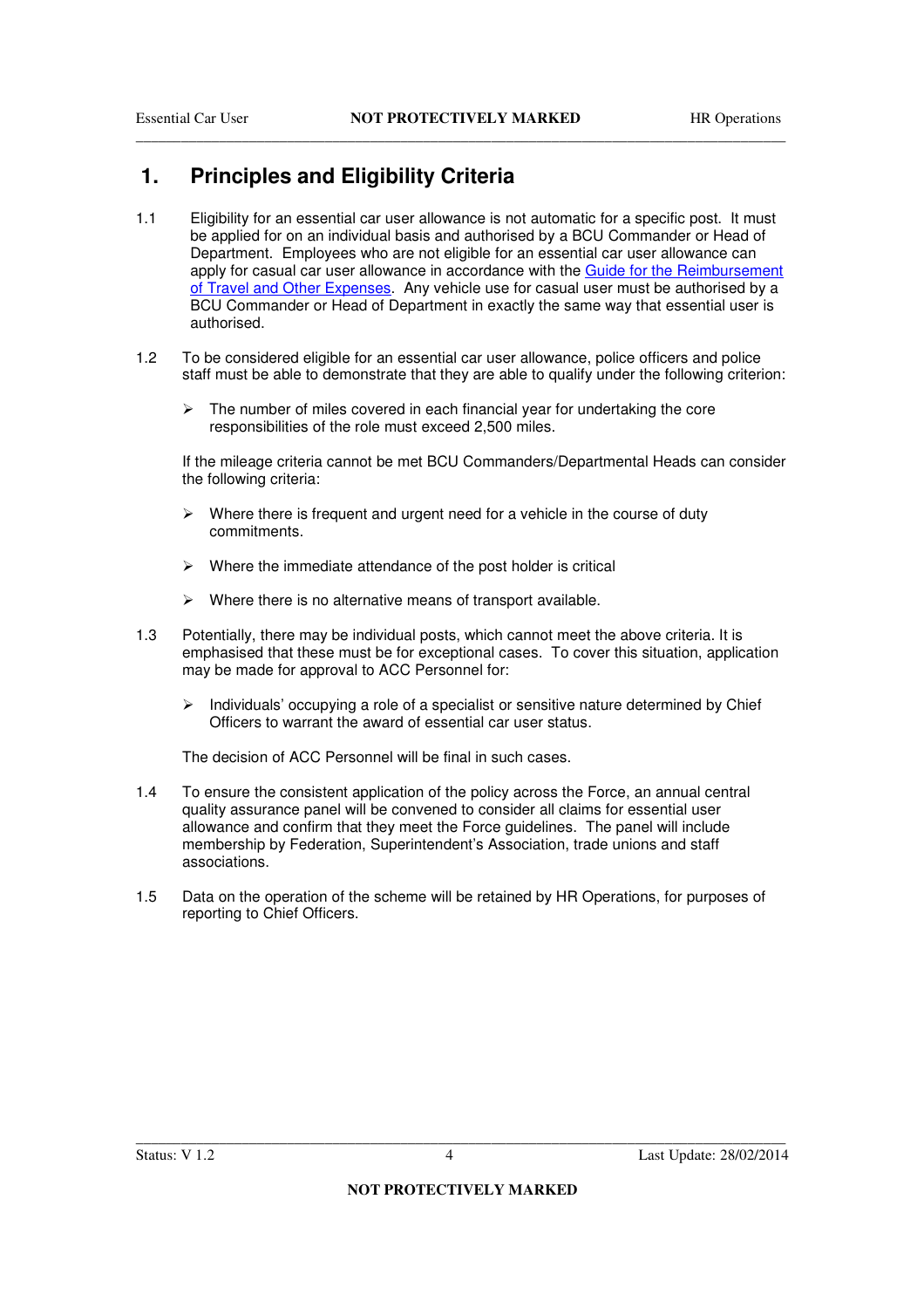## **2. Transitional Arrangements**

2.1 For those individuals where it is determined, following the introduction of this policy, that they will lose their right to essential user status, the following arrangements will apply:

#### 2.1 **Police Officers**

- 2.1.1 Protection for police officers who have previously entered into vehicle loan or lease arrangement over a fixed term period due to their essential car user status will be considered on an individual basis through appeal.
- 2.1.2 Officers who will no longer be eligible for an essential car user allowance will be given 3 months transitional notice of change in writing.
- 2.1.3 Similar arrangements will be put into place for those officers who may continue to receive an allowance following the initial review, but who are no longer eligible following the new policy coming into Force.

#### 2.2 **Police Staff**

- 2.2.1 Protection for police staff who have previously entered into a vehicle loan or lease arrangement over a fixed term period due to their essential car user status will be considered on an individual basis through appeal.
- 2.2.2 Police Staff will be given the requisite notice in writing of the variation to their terms and conditions of their employment on an individual basis in accordance with the provisions of the Police Staff Council Handbook.
- 2.2.3 Similar arrangements will be put into place for police staff who may continue to receive an allowance following the initial review, but who are no longer eligible following the new policy coming into Force.

## **3. Administration**

- 3.1 Police Officers and Police Staff who are in a post that is eligible for an essential car user allowance must submit a memo to their Line Manager at the beginning of each financial year (April). The memo should include evidence that he/she continues to fulfil the relevant criteria. All applications require the approval of the BCU Commander or Head of Department and should be retained for audit purposes.
- 3.2 In circumstances when the BCU Commander / Departmental Head makes a decision not to approve a post holder's essential car user allowance they will inform the officer / staff member and provide a letter confirming the requisite notice to cease the allowance. (See appendix 1, for template letters)
- 3.3 Officers and staff will have an opportunity to appeal against the decision to the ACC Personnel.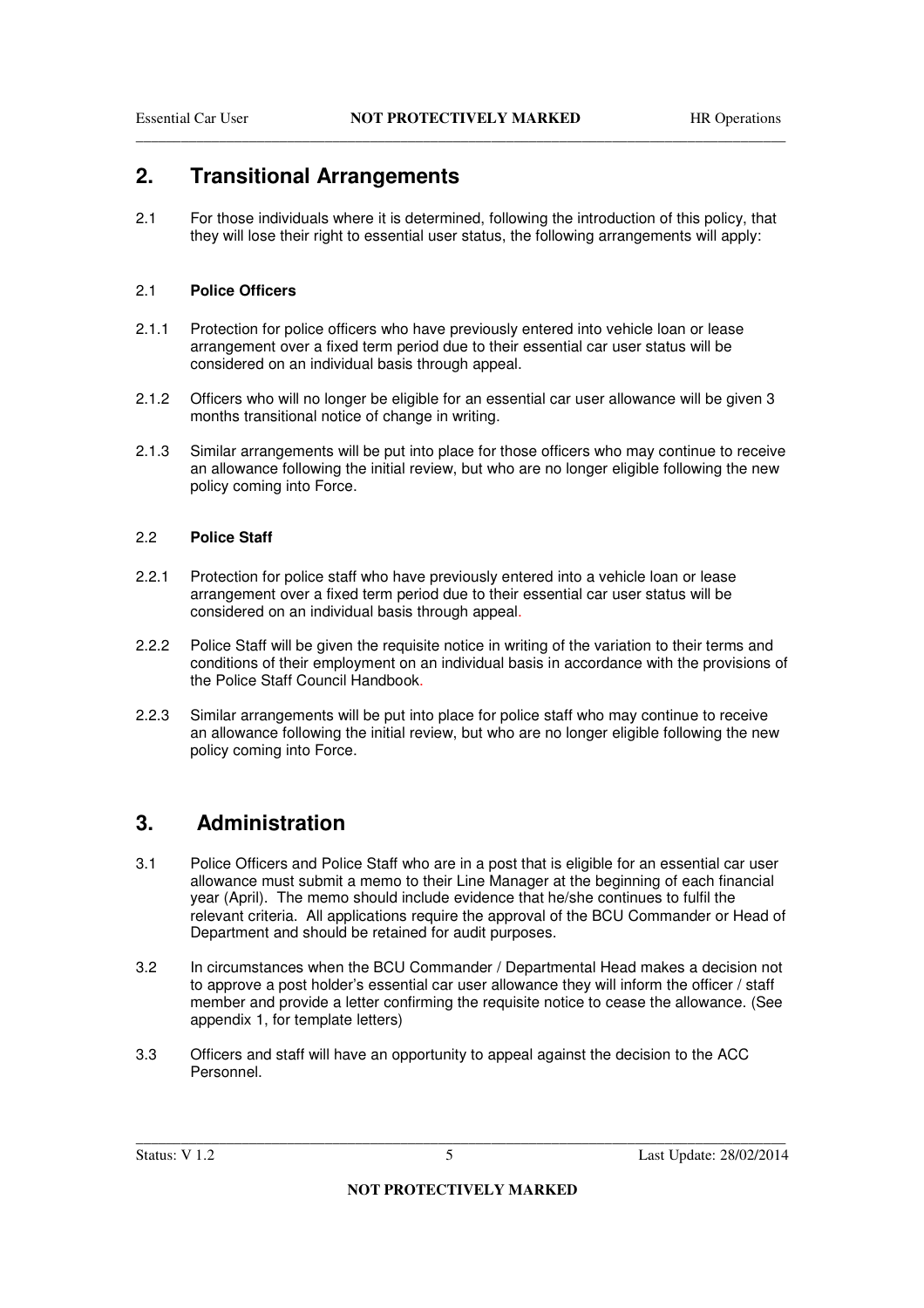- 3.4 For any employee occupying a role of a specialist or sensitive nature who does not fulfil the mileage criteria, an annual business case must be submitted for consideration by an appropriate Chief Officer for approval of an essential car user allowance in April of each year.
- 3.5 Areas and Departments must ensure that they record and retain all information in relation to the essential car user allowance process for audit and inspection purposes.

#### 3.6 **Essential User Lump Sum**

- 3.6.1 An annual lump sum is payable to essential car users and this is paid in 12 equal monthly instalments over the year. A proportion of the annual lump sum will be paid where an essential car user allowance is approved for a period of less than 12 months**.**
- 3.6.2 The individual post-holder claims the essential car user lump sum by completing the standard claim form (FIN 1 for police officers and FIN 3 for police staff).
- 3.6.3 Claims must be submitted on a monthly basis and those exceeding a period of 3 months will require approval of the BCU Commander or Departmental Head before they are paid. The approving Manager will take the opportunity when reviewing the reasons for the extended claim to consider the necessity for continued essential car user status.
- 3.6.4 Claims for mileage will be at the rate appropriate to the engine capacity (cc) of the vehicle in use, and subject to any Force policy in respect of the capacity of the vehicle required to undertake the operational tasks that the member of staff is required to perform.
- 3.6.5 The essential car user lump sum may be reduced or withdrawn under the following circumstances:

Sickness Leave - The Local Area/Departmental Administration Unit will withdraw the lump sum automatically after 3 months from the date of the start of the sickness absence.

Suspension – Police Officers - Officers who are in receipt of essential car user allowance and are suspended from duty will be advised by the Professional Standards Department (PSD) whether their allowance will cease.

Maternity / Adoption leave - The essential car user lump sum element will continue to be paid in full during the paid element of maternity/adoption leave period for eligible police officers and police staff.

Motor vehicle off the road - If a motor vehicle is off the road because of a mechanical defect or has been stolen or damaged; the lump sum payment will cease after a continuous period of 4 weeks. However, given the vehicle is deemed essential to the role it is not expected that police officers and police staff would be without a vehicle for an extended period. During the period when a vehicle is off the road for repairs, expenses in respect of travel by other forms of transport can be claimed. Advice should be sought from the Local BCU / Departmental Administration Unit.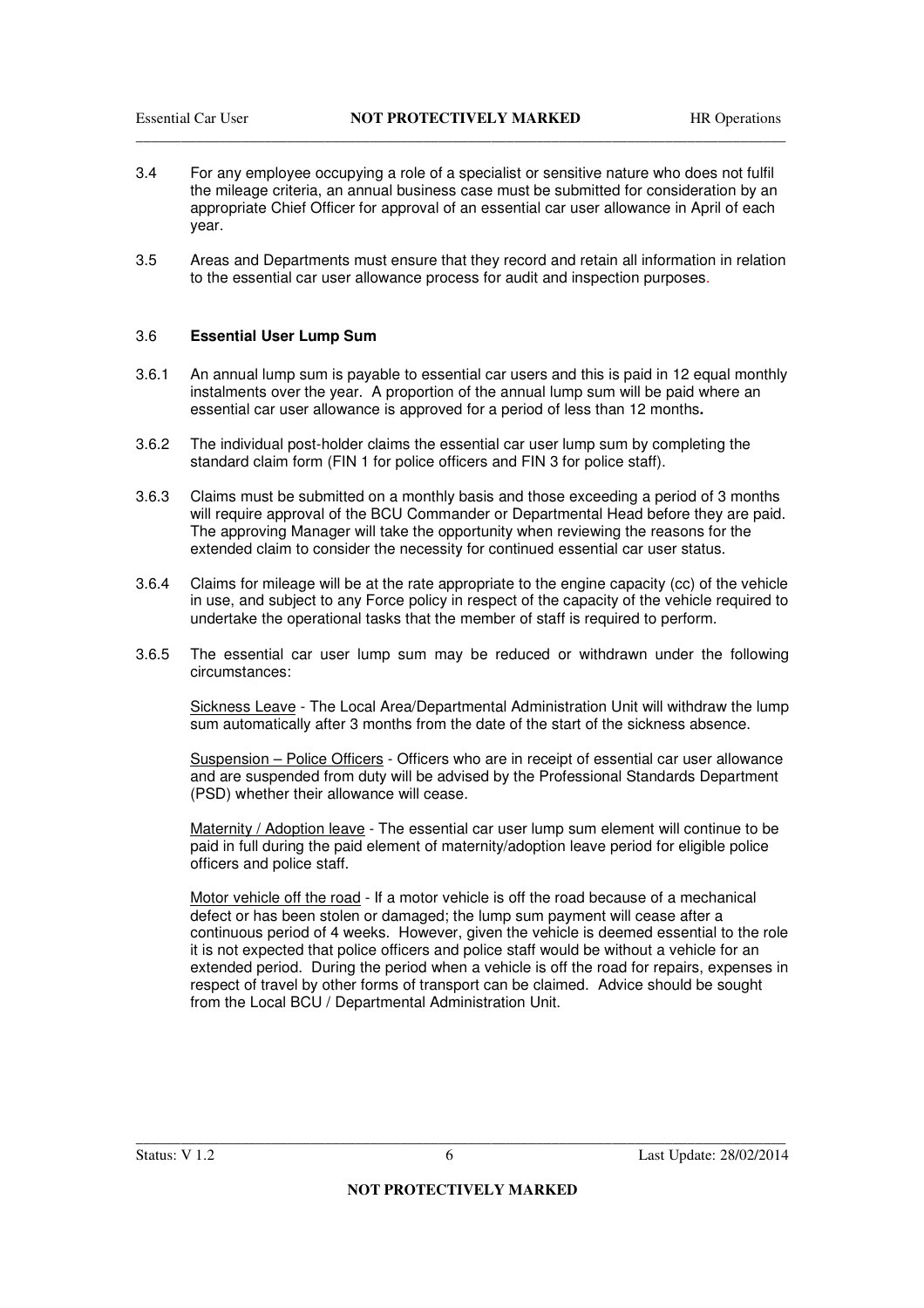## **4. Monitoring and Evaluation**

- 4.1 Individuals will be personally responsible for the veracity and accuracy of claims submitted under this policy.
- 4.2 ACC Personnel will monitor the Policy and Procedure with the assistance of Director of Resources as necessary.
- 4.3 BCU Commanders / Heads of Departments will monitor and authorise all payments under this policy, and be responsible for local management and audit.
- 4.4 BCU Commanders / Heads of Departments and line managers will be responsible for making appropriate arrangements to ensure that roles eligible for an essential car user allowance are annually reviewed, to ensure that the essential car user status remains appropriate in accordance with the criteria.
- 4.5 Chief Officers will be responsible for the regular review of their portfolio, at least annually, for those individuals occupying specialist or sensitive roles previously designated as essential car users.
- 4.6 ACC Personnel will place a report before the Chief Officer Group on an annual basis, identifying all eligible posts for an essential car user allowance for approval. The report will also include an audit on the operation of the scheme.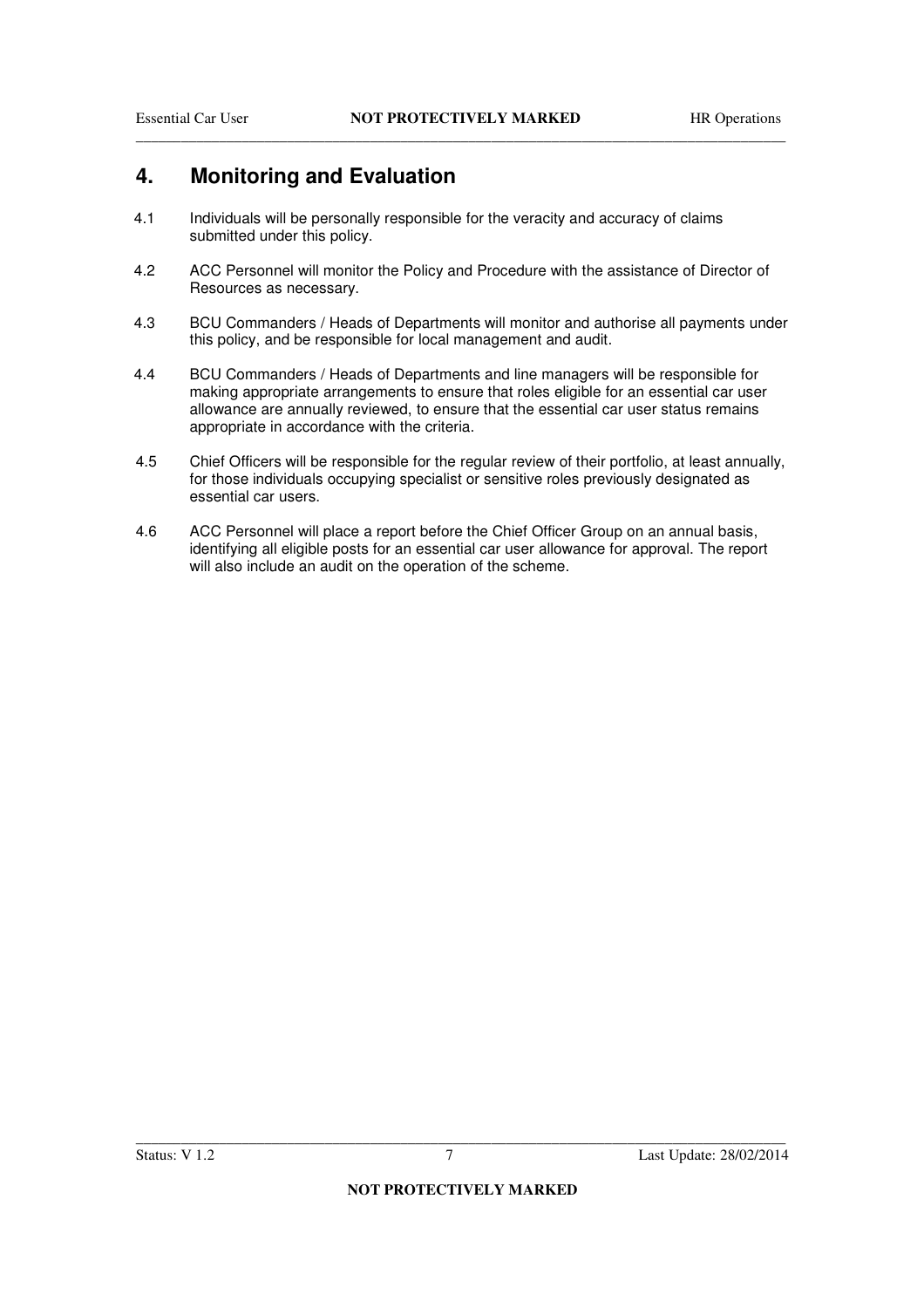## **APPENDIX 1**

## **TEMPLATE - REQUISITE NOTICE LETTER TO CEASE ESSENTIAL CAR USER ALLOWANCE**

#### **POLICE OFFICERS**

In accordance with the Force Essential Car User Policy I am required to annually review all posts that are eligible for an essential car user allowance. Based upon the information provided I do not believe your post continues to fulfill the approved criteria. Therefore I write to provide you with a 3 months transition notice period that your essential car user allowance will cease with effect from……………. You will be able to claim at the (higher) casual user rate for all authorised journeys.

You have a right to appeal against this decision within 7 days of receipt of this letter.

Should you wish to appeal against this decision please complete a memo to Assistant Chief Constable Personnel detailing the grounds of your appeal.

You will receive written notification of the outcome of your appeal in due course.

Yours sincerely

Area Commander / Departmental Head

## **POLICE STAFF**

In accordance with the Force Essential Car User Policy I am required to annually review all posts that are eligible for an essential car user allowance. Based upon the information provided I do not believe your post continues to fulfill the approved criteria. Therefore I write to provide you with a 3 months transition notice period that your essential car user allowance will cease with effect from…………….

All other terms and conditions of your employment will remain unchanged and you will be able to claim at the (higher) casual user rate for all authorised journeys. This decision will not affect any payment at essential user mileage rate in respect of excess travel costs in accordance with the Redeployment Policy.

You have a right to appeal against this decision within 7 days of receipt of this letter.